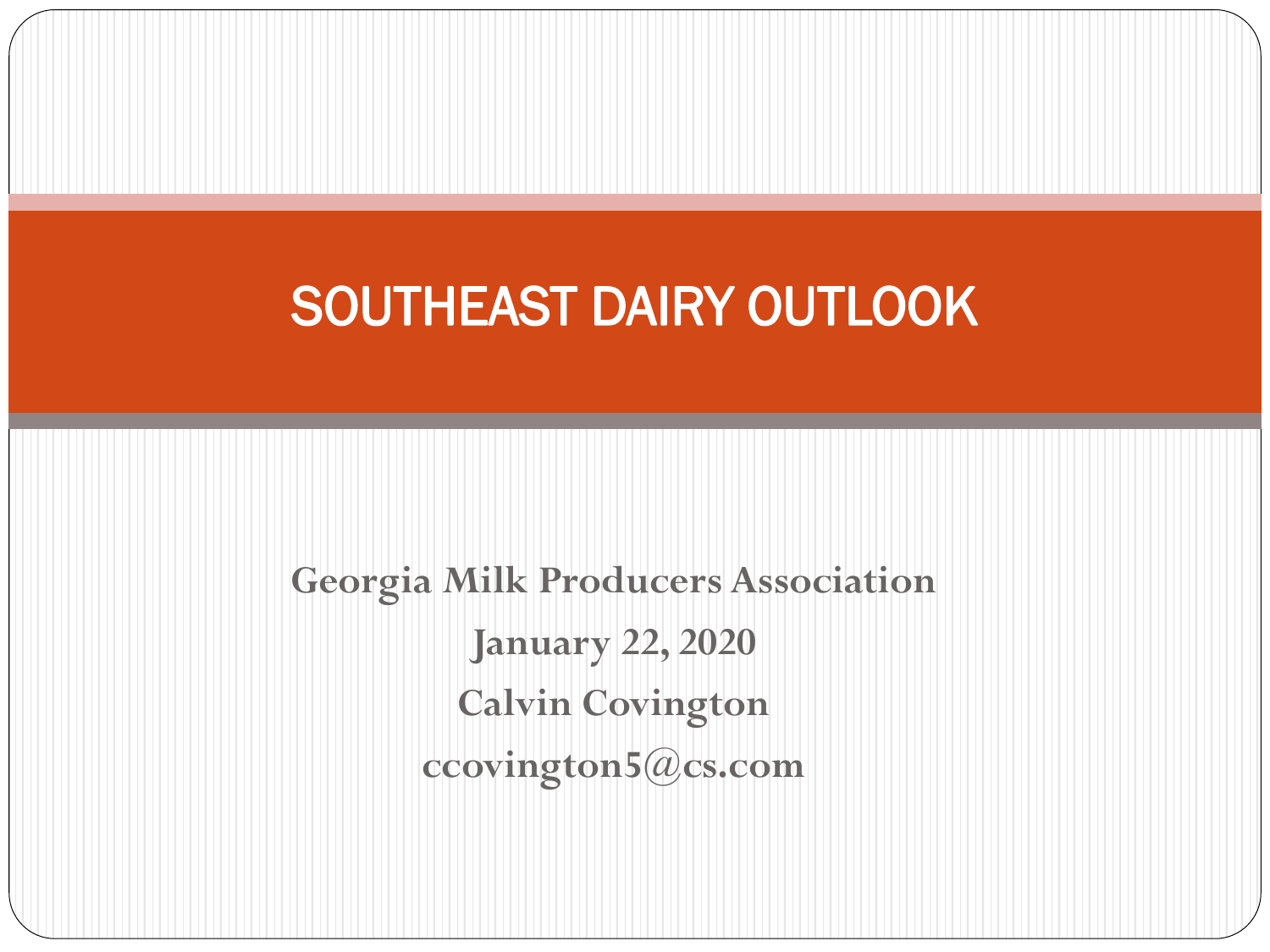#### Better News Than Last Year

| Year             | Appalachian                                                            | Florida       | Southeast     |  |  |
|------------------|------------------------------------------------------------------------|---------------|---------------|--|--|
|                  | <b>Blend Price</b><br>(\$/cwt., 3.5% fat, base zone, weighted average) |               |               |  |  |
|                  |                                                                        |               |               |  |  |
| 2015             | \$18.57                                                                | \$20.90       | \$19.27       |  |  |
| 2016             | \$17.08                                                                | \$19.23       | \$17.51       |  |  |
|                  |                                                                        |               |               |  |  |
| 2017             | \$18.79                                                                | \$20.92       | \$19.13       |  |  |
| 2018             | \$17.29                                                                | \$19.37       | \$17.71       |  |  |
| 2019             | \$19.38                                                                | \$21.39       | \$19.75       |  |  |
| Change 19 vs. 18 | <u>\$2.09</u>                                                          | <u>\$2.02</u> | <u>\$2.04</u> |  |  |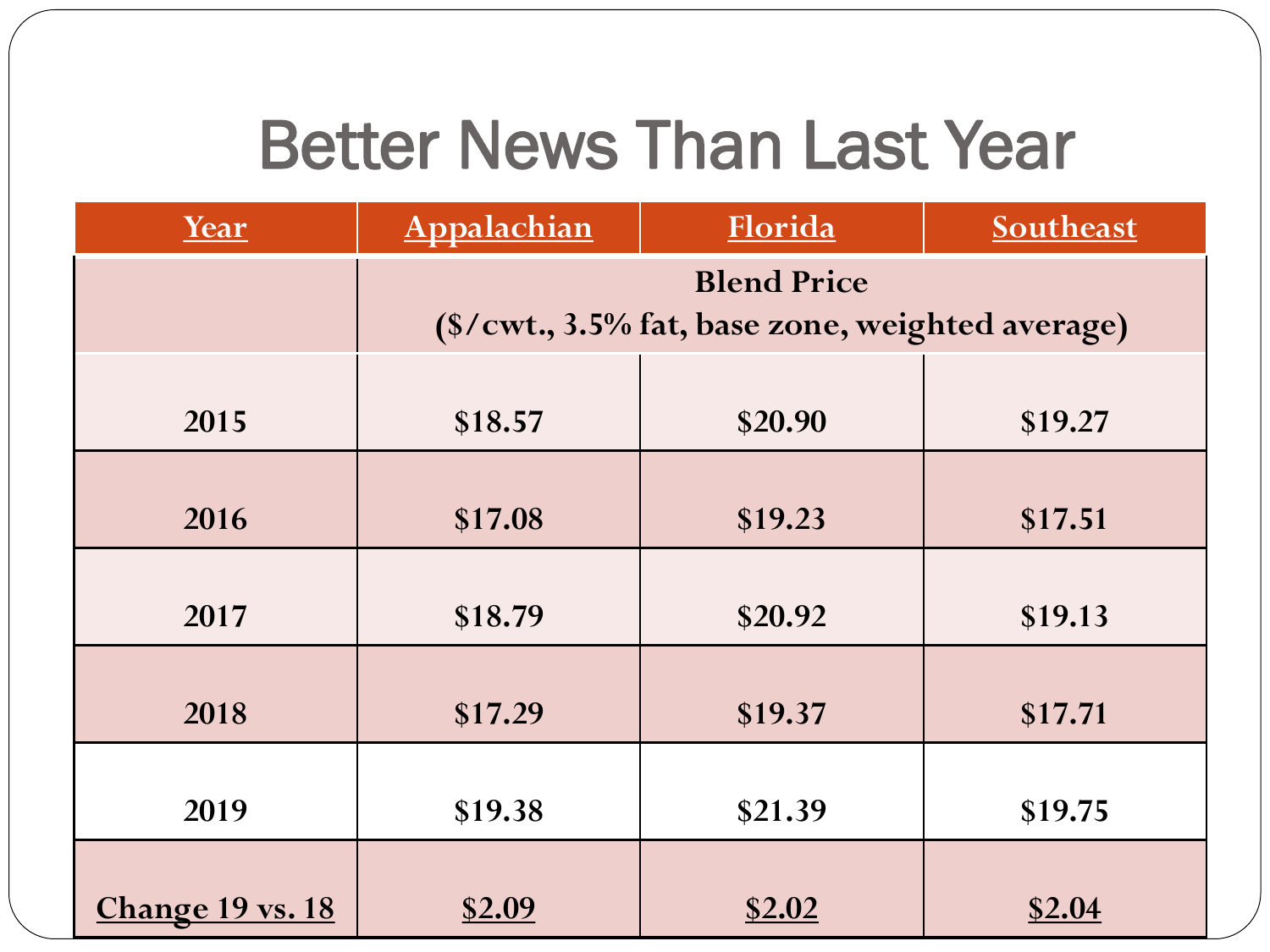#### Dairy Product Prices Establish Milk Price

| Year | <b>Butter</b>           | <b>Cheese</b> | <b>Nonfat Dry</b><br><b>Milk Powder</b> | Dry Whey |
|------|-------------------------|---------------|-----------------------------------------|----------|
|      | Annual Average (\$/lb.) |               |                                         |          |
| 2014 | \$2.14                  | \$2.16        | \$1.77                                  | \$0.65   |
| 2015 | \$2.08                  | \$1.65        | \$0.90                                  | \$0.38   |
| 2016 | \$2.08                  | \$1.61        | \$0.83                                  | \$0.29   |
| 2017 | \$2.33                  | \$1.63        | \$0.87                                  | \$0.44   |
| 2018 | \$2.26                  | \$1.54        | \$0.79                                  | \$0.34   |
| 2019 | \$2.24                  | \$1.76        | \$1.04                                  | \$0.38   |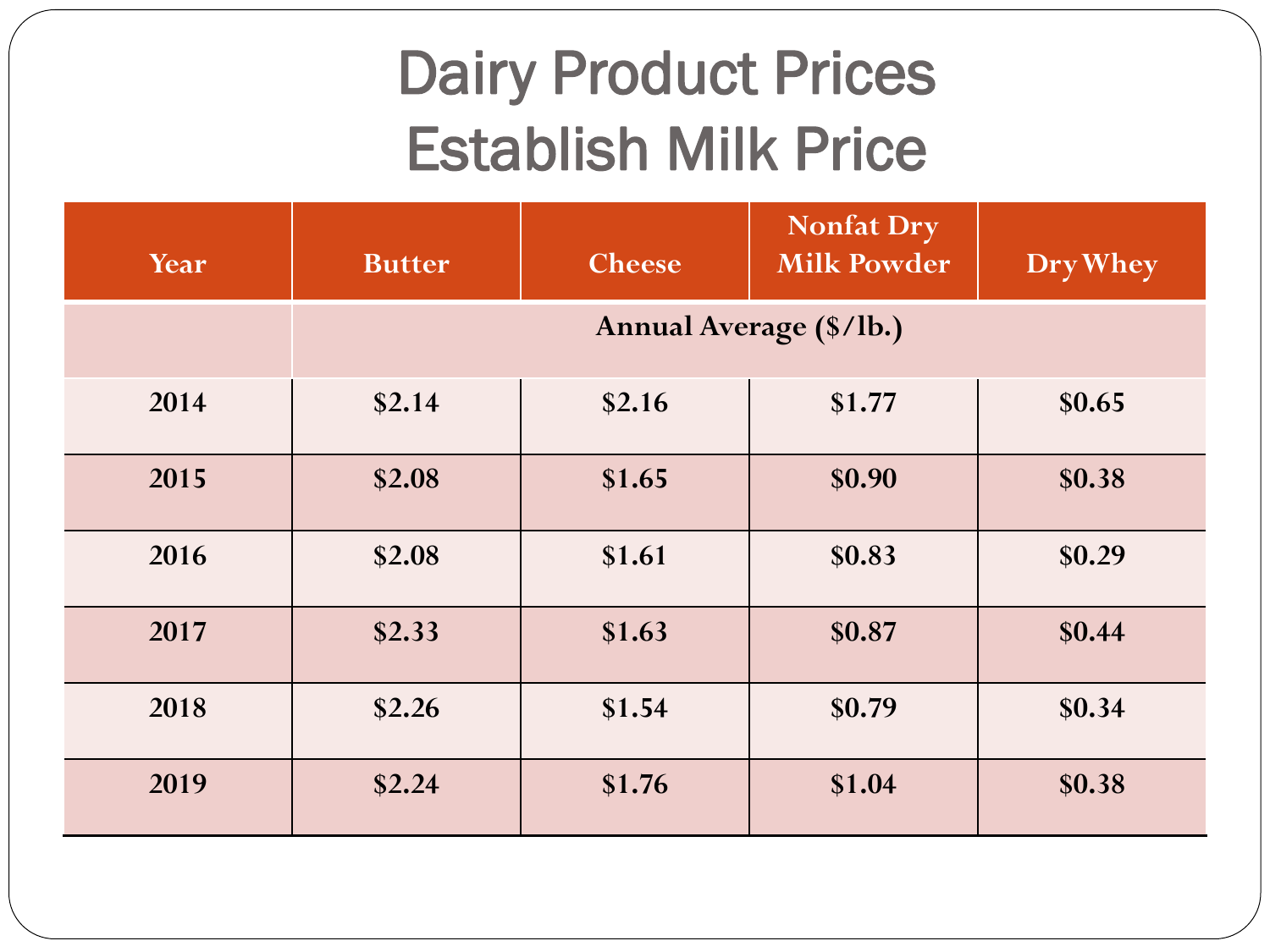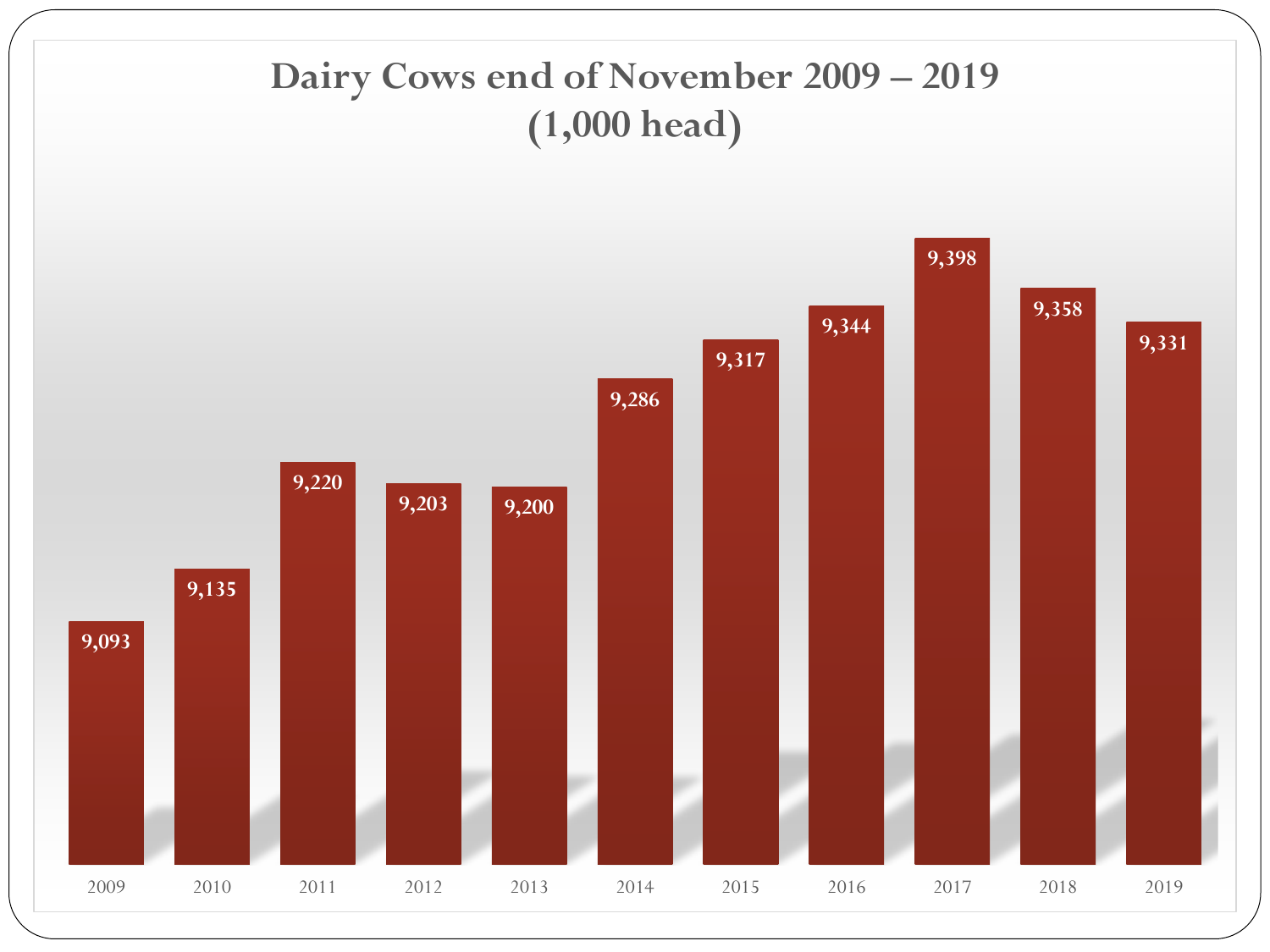### Milk Production Growth Slowing

| Year              | <b>Milk Production</b> | <b>Change from</b><br><b>Previous Year</b> |
|-------------------|------------------------|--------------------------------------------|
|                   | (million lbs.)         | (9/0)                                      |
| 2014              | 206,054                |                                            |
| 2015              | 208,597                | 1.23                                       |
| 2016              | 212,405                | 1.83                                       |
| 2017              | 215,527                | 1.47                                       |
| 2018              | 217,575                | 0.95                                       |
| 2019<br>estimated | 218,250                | 0.30                                       |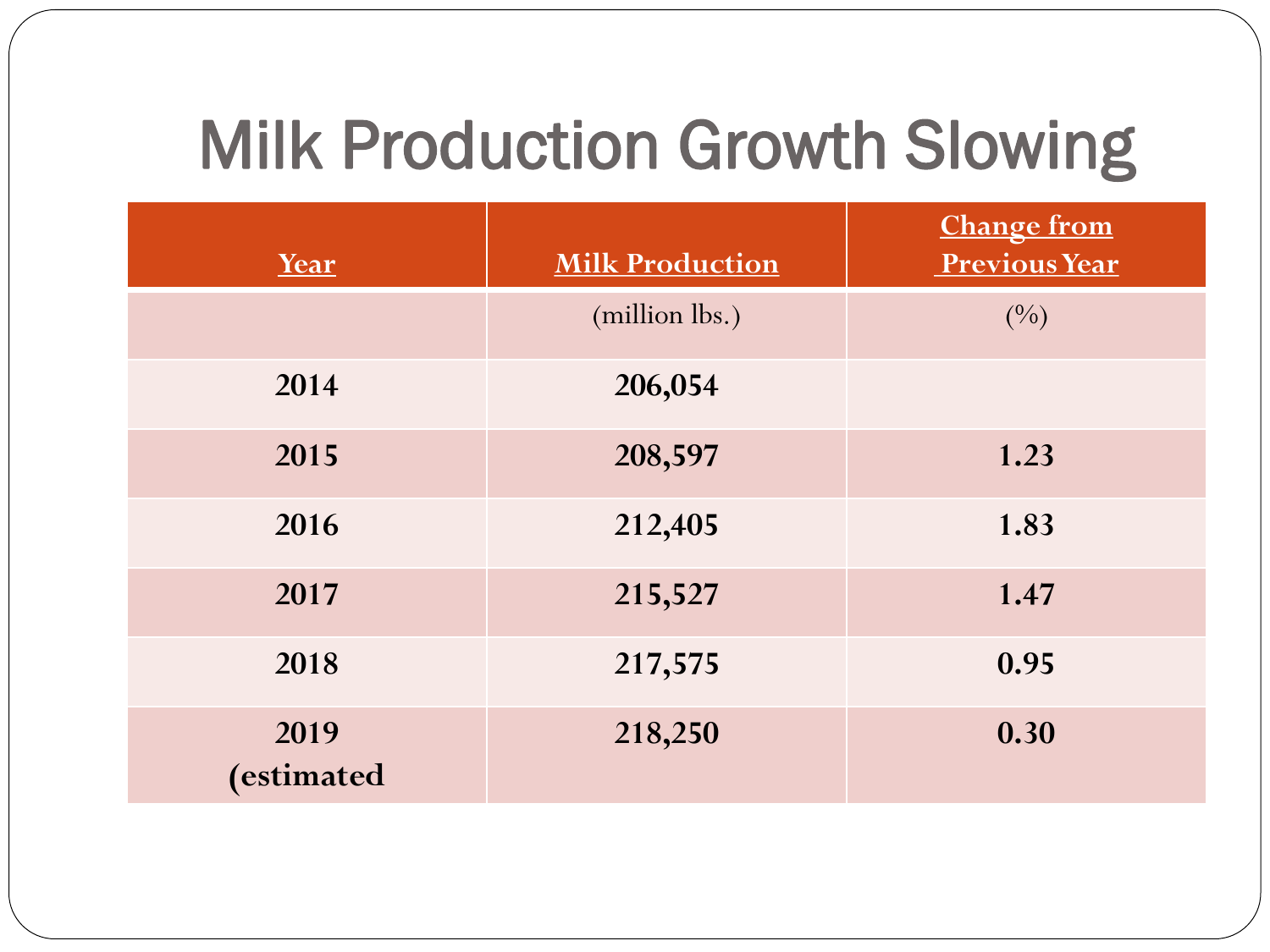## Milk Production by Regions

| Region           | 2018 (January-<br>September) | 2019 (January-<br>September) | Change % |
|------------------|------------------------------|------------------------------|----------|
|                  | (million lbs.)               |                              |          |
| <b>Midwest</b>   | 51,599                       | 51,530                       | $-0.1\%$ |
| California       | 30,416                       | 30,827                       | $1.4\%$  |
| <b>Northwest</b> | 24,385                       | 24,913                       | $2.2\%$  |
| <b>Northeast</b> | 23,456                       | 22,990                       | $-2.0\%$ |
| Southwest        | 20,396                       | 20,696                       | 1.5%     |
| Plains (I-29)    | 7,066                        | 7,074                        | $0.1\%$  |
| Southeast        | 6,880                        | 6,459                        | $-6.1\%$ |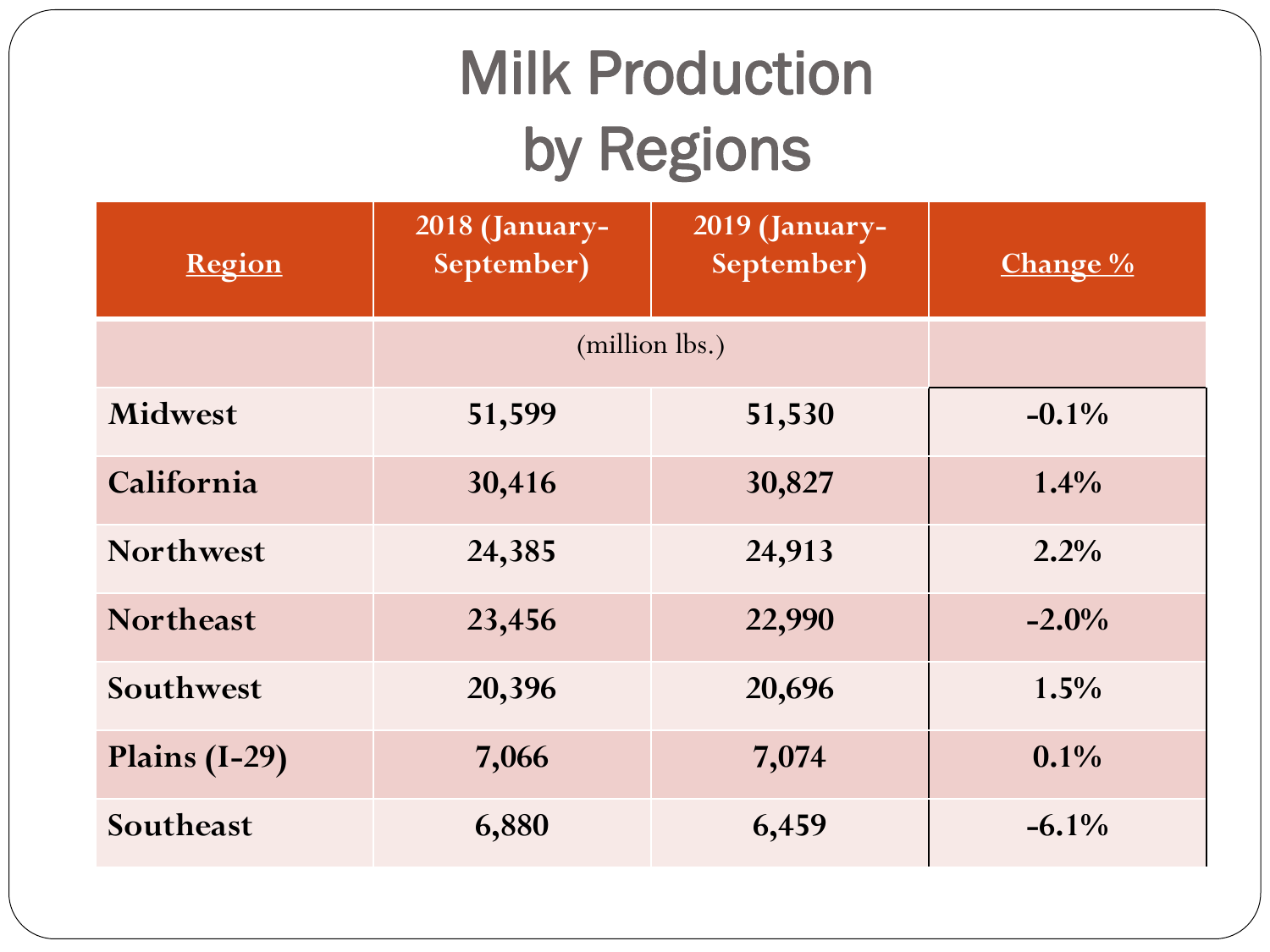### DAIRY PRODUCT INVENTORY

| Product                                    | <b>Nov. 2017</b> | <b>Nov. 2018</b> | <b>Nov. 2019</b> | 19 vs. 18<br>Change % |
|--------------------------------------------|------------------|------------------|------------------|-----------------------|
| <b>Butter</b>                              | 161              | 154              | 181              | $+18\%$               |
| <b>Nonfat Dry</b><br><b>Milk</b><br>Powder | 317              | 289              | 223              | $-23\%$               |
| Dry Whey                                   | 100              | 68               | 80               | $+18\%$               |
| American<br><b>Cheese</b>                  | 733              | 799              | 740              | $-7\%$                |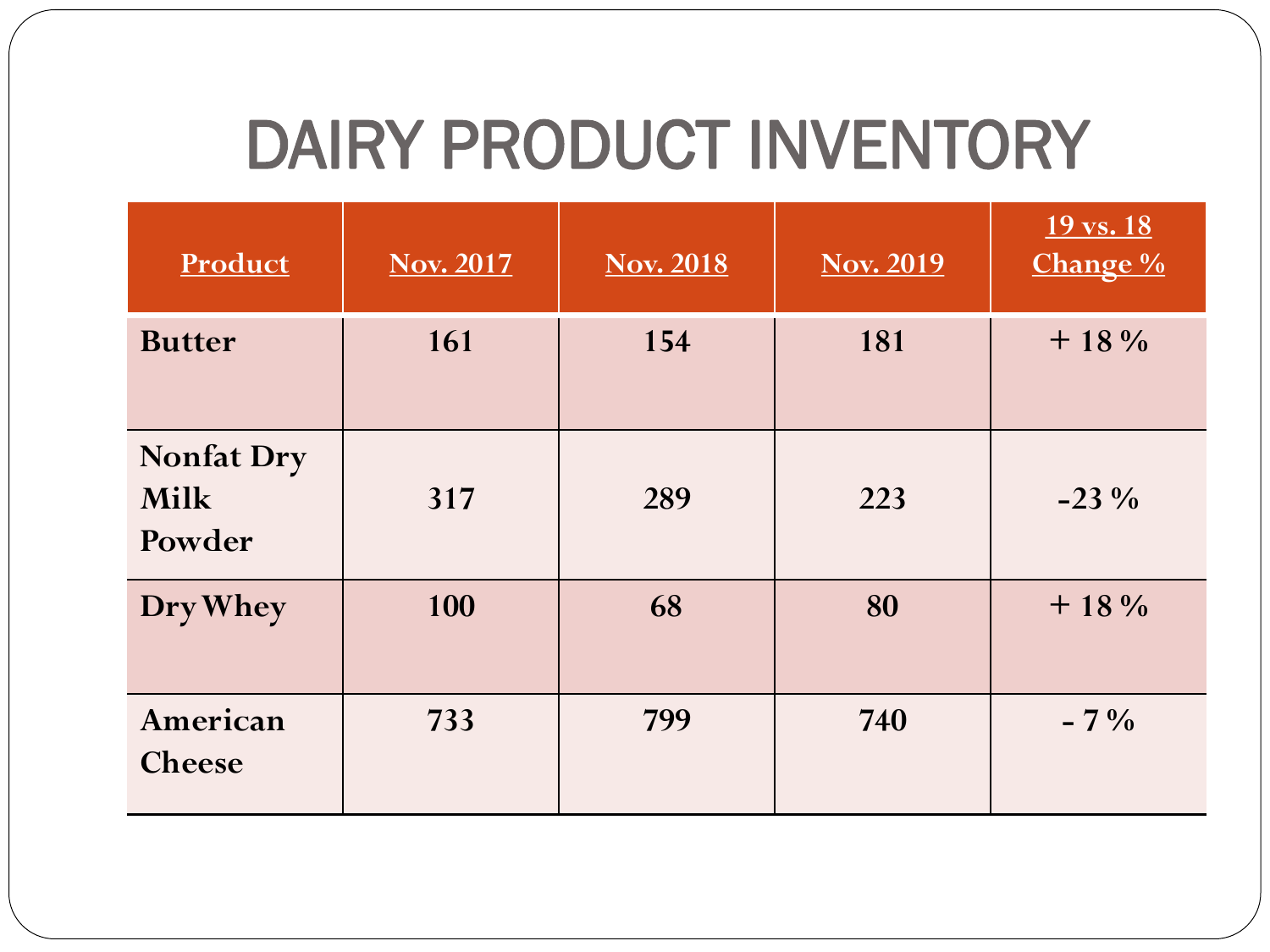#### Strong Domestic Demand

|                     | 2017                                                   | 2018  | 2019  | $19 \text{ vs. } 18$ |
|---------------------|--------------------------------------------------------|-------|-------|----------------------|
|                     | <b>Total Solids (January-November)</b><br>billion lbs. |       |       | Change %             |
|                     |                                                        |       |       |                      |
| <b>Domestic</b>     | 21.9                                                   | 22.1  | 22.6  | $+2.3\%$             |
| <b>Export</b>       | 3.6                                                    | 4.1   | 3.7   | $-9.2\%$             |
| Total               | 25.5                                                   | 26.2  | 26.3  | $+0.5%$              |
|                     |                                                        |       |       |                      |
| Export %<br>ofTotal | 14.1%                                                  | 15.6% | 14.1% |                      |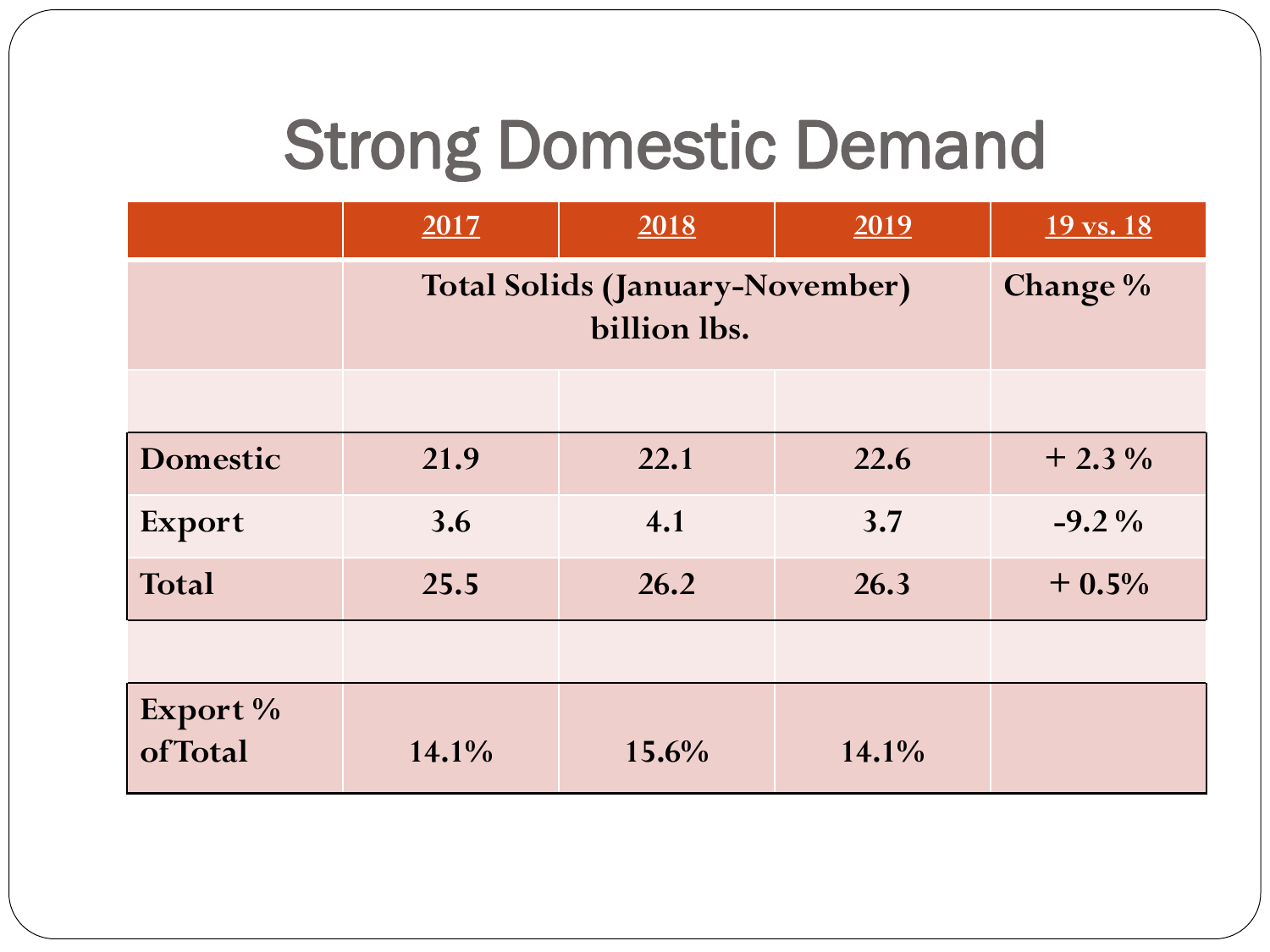#### Below 10 billion in Sales

| Order            | 2017   | 2018                                        | 2019  | 19 vs. 18 |
|------------------|--------|---------------------------------------------|-------|-----------|
|                  |        | <b>Class I Producer Milk (million lbs.)</b> |       |           |
|                  |        |                                             |       |           |
| Appalachian      | 4,002  | 3,984                                       | 3,746 | $-6.0\%$  |
| Florida          | 2,168  | 2,144                                       | 2,091 | $-2.5\%$  |
| Southeast        | 3,767  | 3,704                                       | 3,438 | $-7.2\%$  |
| <b>Total</b>     | 9,937  | 9,832                                       | 9,275 | $-5.7%$   |
|                  |        |                                             |       |           |
| Virginia         | 760    | 741                                         | 714   | $-3.6%$   |
|                  |        |                                             |       |           |
| <b>Total All</b> | 10,697 | 10,573                                      | 9,989 | $-5.5\%$  |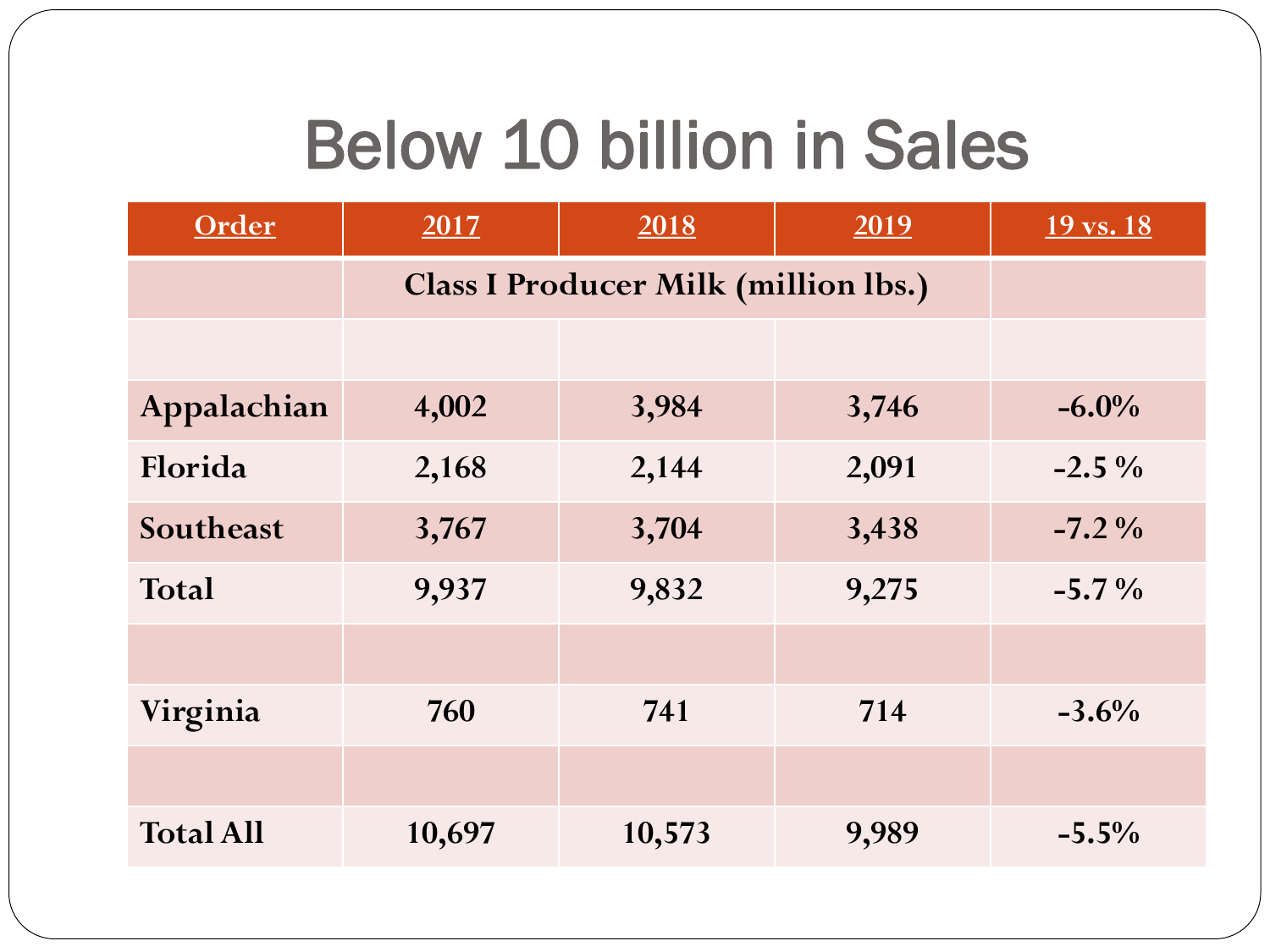#### Southeast Class I Utilization Little Change

| Order        | 2016    | 2017    | 2018    | 2019    |
|--------------|---------|---------|---------|---------|
|              |         |         |         |         |
| Appalachian  | 69.18 % | 68.98 % | 69.48 % | 70.33 % |
|              |         |         |         |         |
| Florida      | 83.84 % | 83.33 % | 83.59 % | 83.38 % |
|              |         |         |         |         |
| Southeast    | 71.22 % | 69.10 % | 71.11 % | 70.18%  |
|              |         |         |         |         |
| <b>Total</b> | 72.88 % | 71.73 % | 72.79 % | 72.84 % |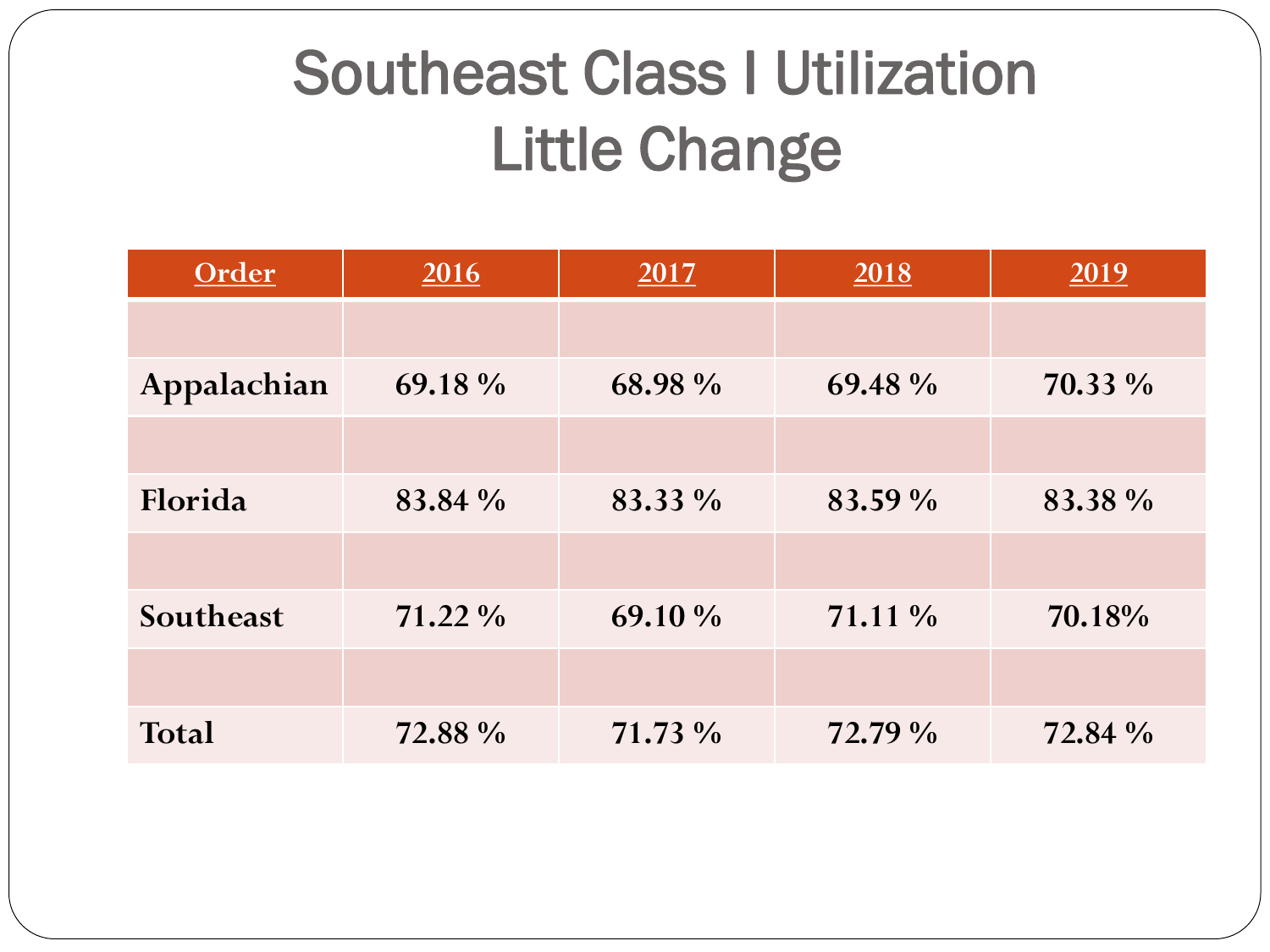## What Kind of Milk are People Drinking? Florida Order 2014 vs. 2019 (Nov.)

| Product           | 2014                           | 2019 |  |  |
|-------------------|--------------------------------|------|--|--|
|                   | (Percent of Total Fluid Sales) |      |  |  |
| Whole             | 34.7                           | 38.6 |  |  |
| Low fat           | 41.5                           | 39.2 |  |  |
| Skim              | 10.2                           | 6.8  |  |  |
| Fortified         | 1.0                            | 0.0  |  |  |
| <b>Flavored</b>   | 8.4                            | 10.8 |  |  |
| <b>Buttermilk</b> | 0.5                            | 0.6  |  |  |
| Eggnog            | 0.3                            | 0.2  |  |  |
| Organic           | 3.3                            | 3.8  |  |  |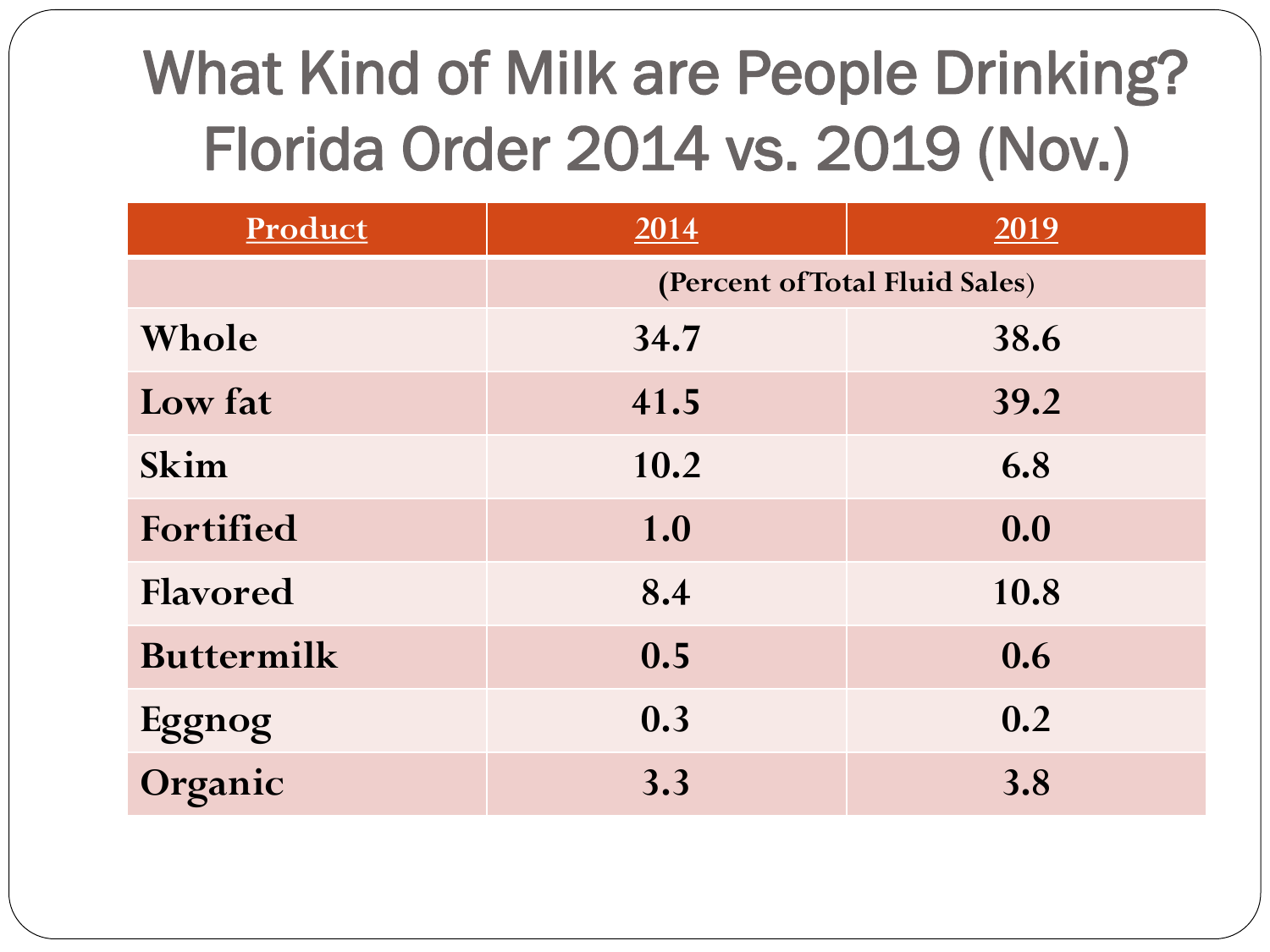#### 2020 Outlook

- **Cow numbers – flat to up slightly ???**
- **Production – up 1.25%**
- **Demand – up 1.25% to 1.50%**
- **Close balance between supply and demand**
- **Product prices**

**Nonfat dry milk powder – higher**

**Cheese – up slightly, volatility**

**Butter – down**

**Dry whey - ? Exports – Asia rebuilt swine herds**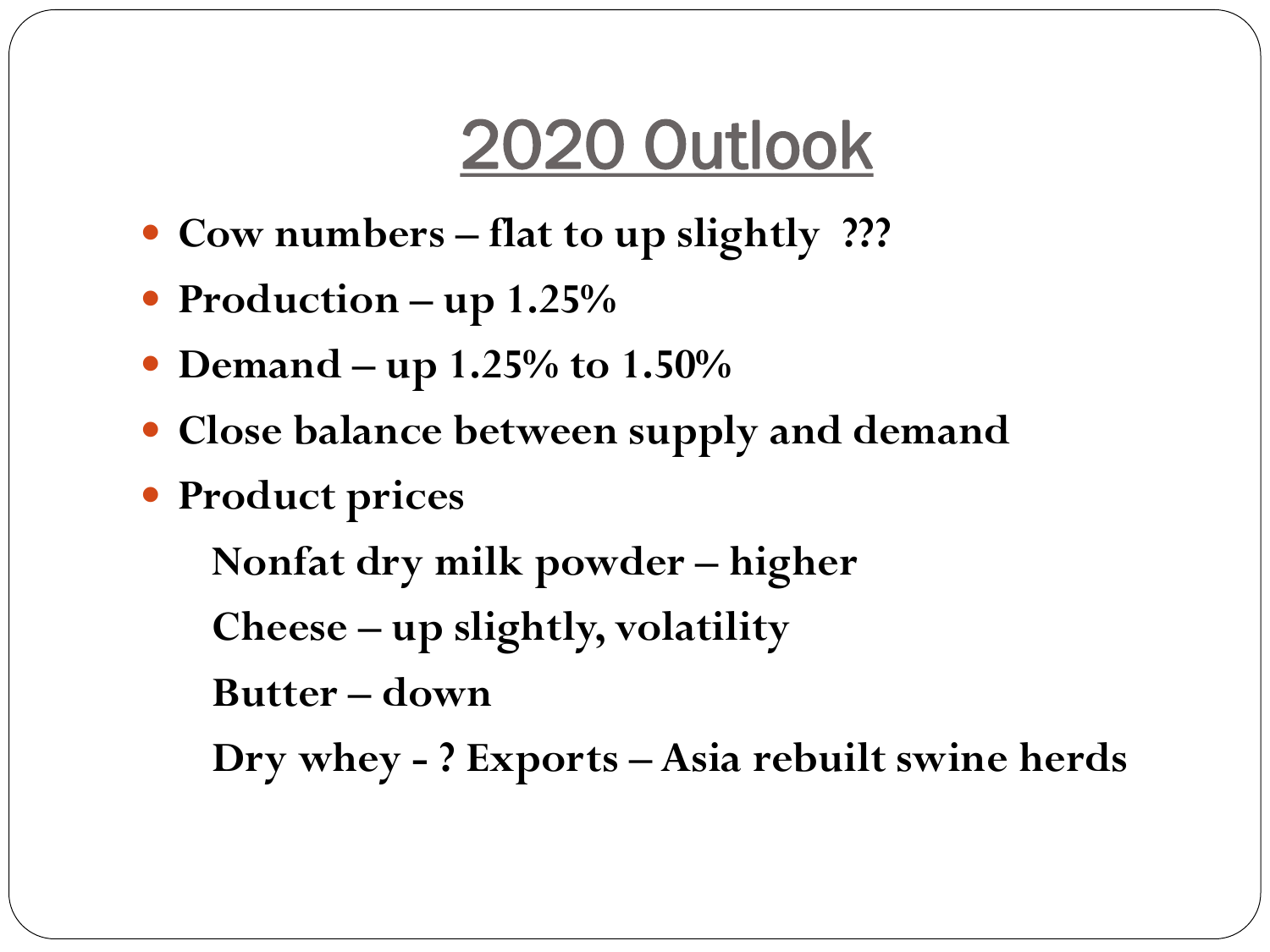#### 2020 Blend Prices Continue to be a Walk not a Run Upward

| Order       | 2019    | 2020                             | <b>Change</b> |
|-------------|---------|----------------------------------|---------------|
|             |         | Base Zone $-3.5\%$ fat (\$/cwt.) |               |
|             |         |                                  |               |
| Appalachian | \$19.38 | \$20.60                          | $+$ \$1.22    |
|             |         |                                  |               |
| Florida     | \$21.39 | \$22.70                          | $+$ \$1.31    |
|             |         |                                  |               |
| Southeast   | \$19.75 | \$21.14                          | $+$ \$1.39    |
|             |         |                                  |               |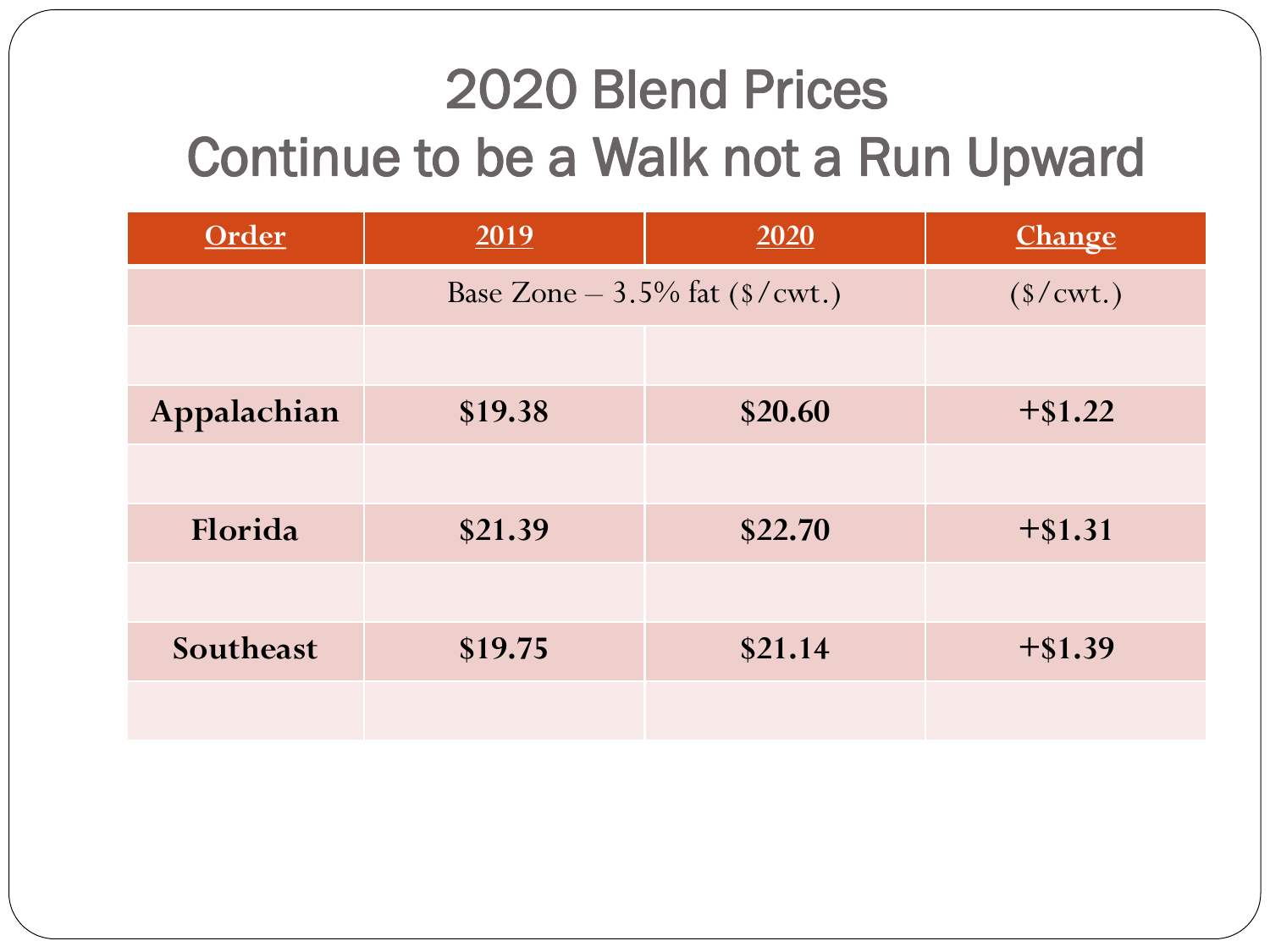#### Southeast Milk Markets 2020 and Beyond ?

40 Pool Distributing Plants (Fluid)

- Dean Foods 11 • Borden 7
- Grocers 10
- Independents single plant 8
- Cooperatives 4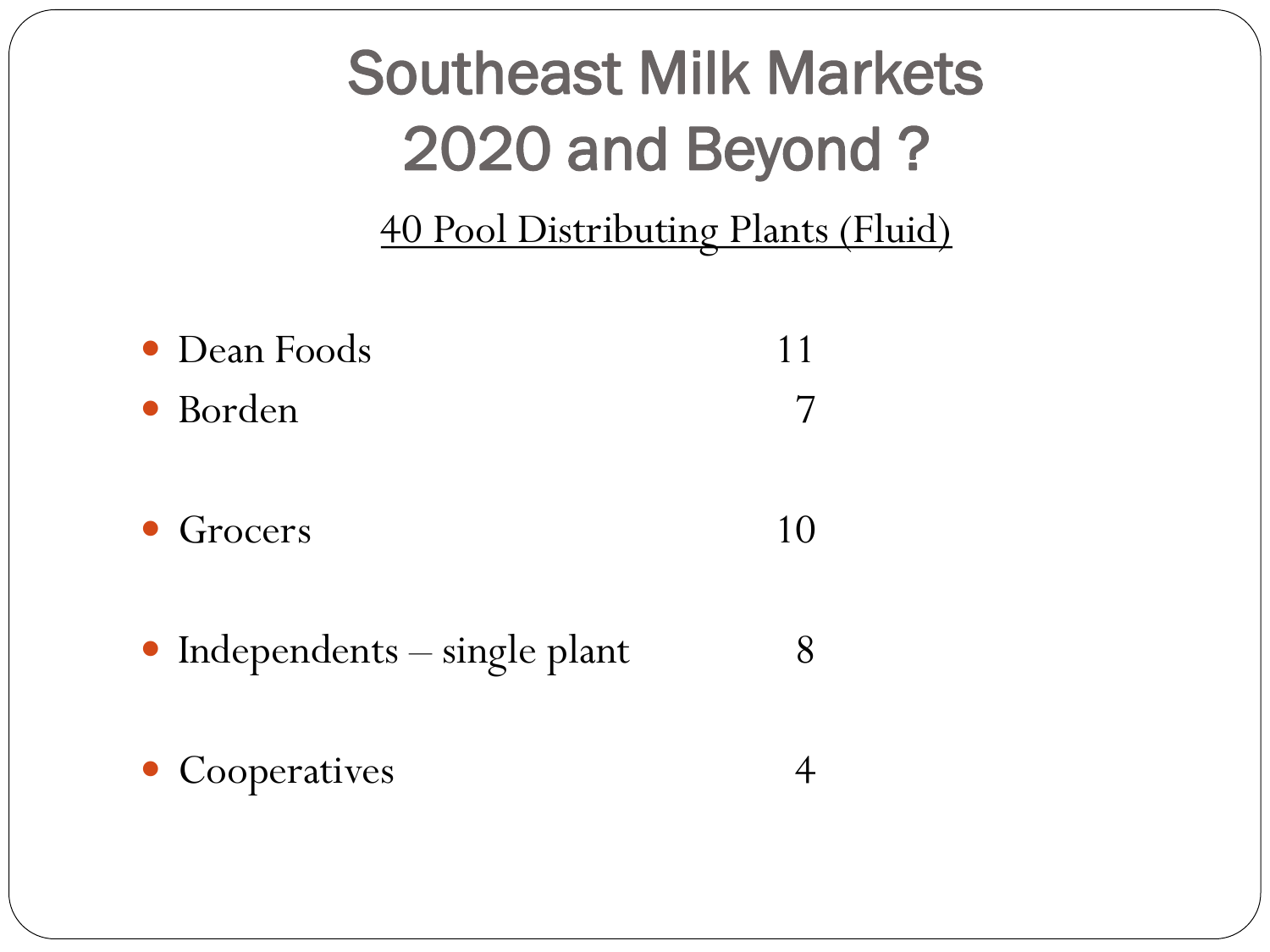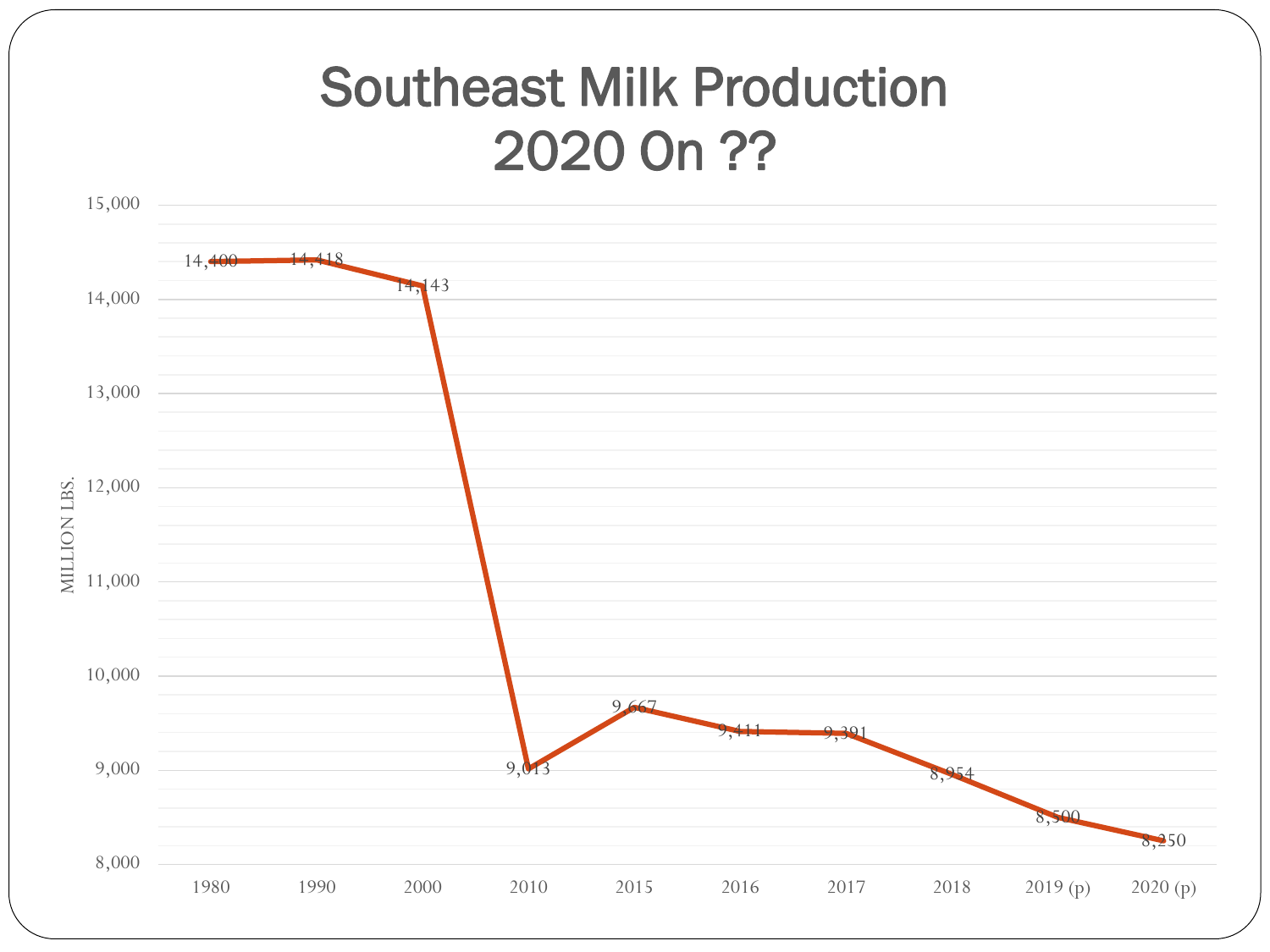#### **BELOW 10 billion lbs. in Class I SALES**

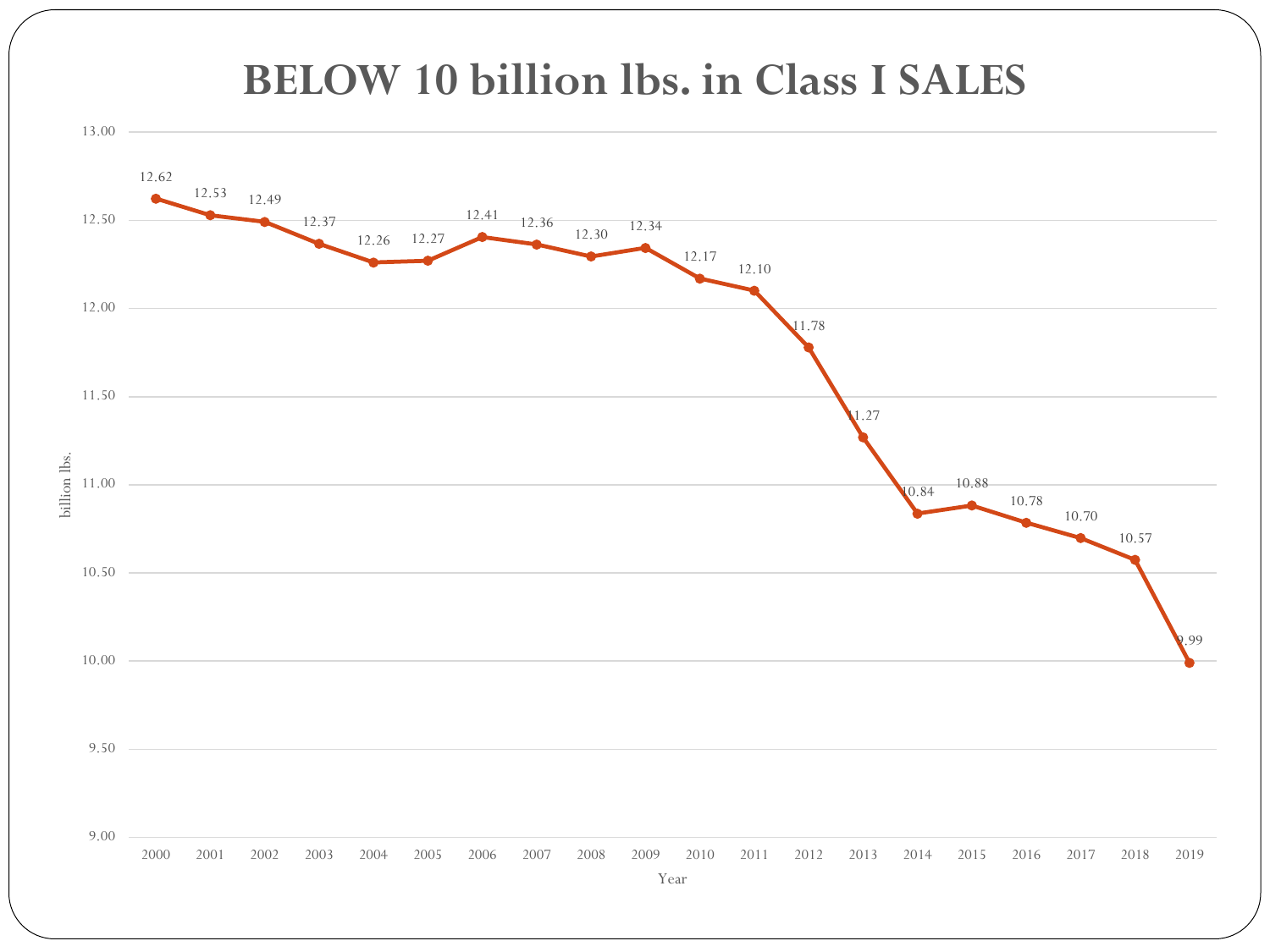#### Southeast Per Capita Production vs. Per Capita Fluid Sales

| Year            | Production        | <b>Fluid Sales</b> | <b>Difference</b> |
|-----------------|-------------------|--------------------|-------------------|
|                 | (lbs. per capita) |                    |                   |
| 2010            | 122               | 178                | $-56$             |
| 2011            | 122               | 174                | $-52$             |
| 2012            | 124               | 170                | $-46$             |
| 2013            | 122               | 165                | $-43$             |
| 2014            | 124               | 159                | $-35$             |
| 2015            | 125               | 156                | $-31$             |
| 2016            | 121               | 154                | $-33$             |
| 2017            | 119               | 149                | $-30$             |
| 2018            | 113               | 146                | $-33$             |
| 2019 (estimate) | 106               | 142                | $-36$             |